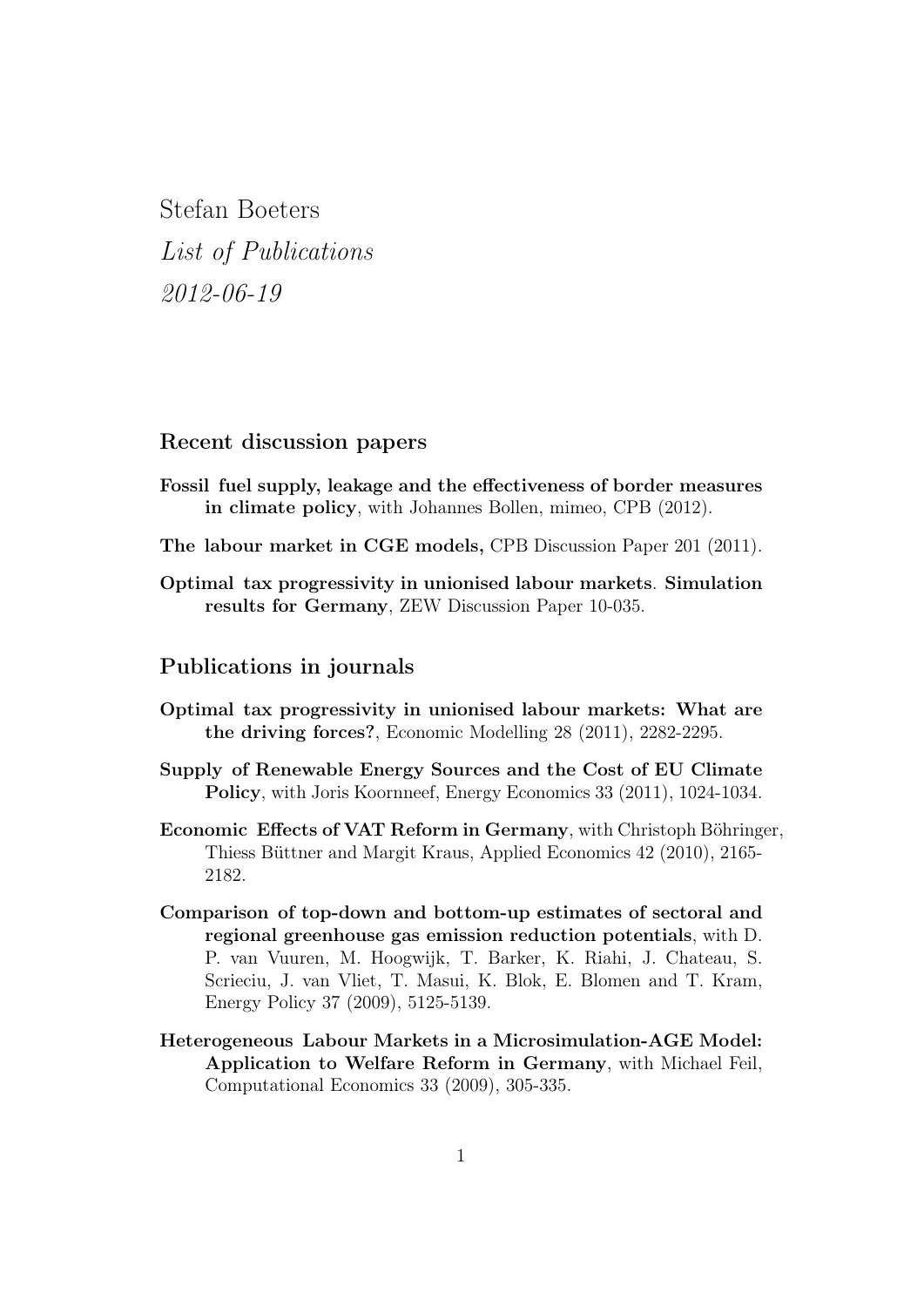- Analysing Welfare Reform in a Microsimulation-AGE Model: The Value of Disaggregation, with Melanie Arntz, Nicole Gürtzgen and Stefanie Schubert, Economic Modelling 25 (2008), 422-439.
- Alternative Approaches to Discrete Working Time Choice in an AGE Framework, with Melanie Arntz and Nicole Gürtzgen, Economic Modelling 23 (2006), 1008-1023.
- Reforming Social Welfare in Germany An Applied General Equilibrium Analysis, with Nicole Gürtzgen and Reinhold Schnabel, German Economic Review 7 (2006), 363-388.
- Discrete Working Time Choice in an Applied General Equilibrium Model, with Michael Feil and Nicole Gürtzgen, Computational Economics 26 (2005), 183-211.
- Taxation and Unemployment: An Applied General Equilibrium Approach for Germany, with Christoph Böhringer and Michael Feil, Economic Modelling 22 (2005), 81-108.
- Aggressive and Peaceful Behaviour in Contests The Evolution of Strategies in a Dynamic Game, with Bettina Müller, RWI : Mitteilungen 54/55 (2003/2004), 195-215.
- Labour Market Effects of Progressive Taxes: The Role of the Trade Union's Fallback-Option, RWI : Mitteilungen 54/55 (2003/2004), 169-193.
- Green Tax Reform and Employment: The Interaction of Profit and Factor Taxes, FinanzArchiv 60 (2004), 222-239.
- Government versus Union. The Structure of Optimal Taxation in a Unionized Labor Market, with Kerstin Schneider, FinanzArchiv 56 (1999), 174-187.

## Further publications

- A Labour Market Extension for WorldScan: Modelling Labour Supply, Wage Bargaining and Unemployment in a CGE Framework, with Nico van Leeuwen, CPB Document 201.
- Skill splits of labour input values in GTAP, An approach based on ILO and UBS data, with Nico van Leeuwen, CPB Memorandum 229.